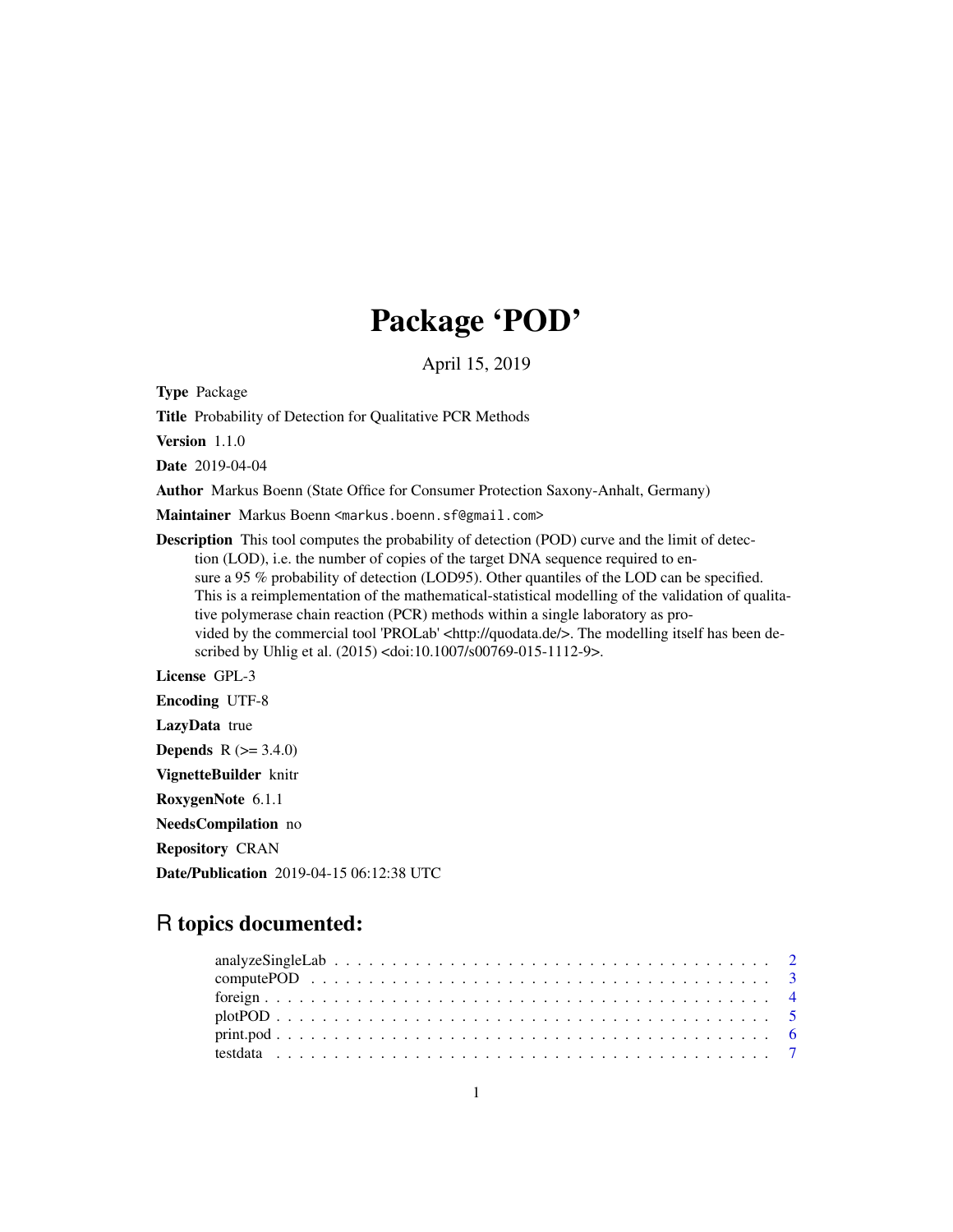#### <span id="page-1-0"></span>**Index** [8](#page-7-0) **8**

<span id="page-1-1"></span>analyzeSingleLab *Analyze Single Lab Qualitative PCR Outcomes*

#### Description

Compute the POD curve and the LOD value to validate a qualitative PCR method of a single laboratory.

#### Usage

```
analyzeSingleLab(x = NULL, X = NULL, S = NULL, N = NULL,
 qLOD = 95, b = 1)
```
#### Arguments

| x                | A matrix or dataframe with columns 'X', 'S' and 'N'.                                     |
|------------------|------------------------------------------------------------------------------------------|
| X                | Nominal DNA concentration.                                                               |
| S                | Number of successfull PCR outcomes.                                                      |
| N                | Total number of PCR experiments.                                                         |
| qL <sub>OD</sub> | The quantile(s) for the Limit Of Detection (LOD). Divided by 100 if greater<br>than one. |
| b                | Fixed value for the corrective parameter                                                 |

#### Details

According to the suggestion of Uhlig et al. (2015), the corrective parameter  $b$  is set to 1 if it is close to 1 (simplified fit). However, if sensitivity is better than achievable according to the theoretical POD curve or average amplification probability is higher at higher dilution levels than at lower dilution levels, the  $b$  is estimated from the data (full fit). The value of  $b$  can be changed by the user. However, it is not recommended to do so.

#### Value

A list with following items

- x Input data plus extra columns
- **b** The parameter  $b$ , as provided by the user

fit.glm.simple Results for the simplified GLM

fit.glm.full Results for the full GLM

where "fit.glm.simple" and "fit.glm.full" are lists with the following parameters

**b** The parameter  $b$  (estimated from the model)

**lambda** The parameter  $\lambda$  (estimated from the model)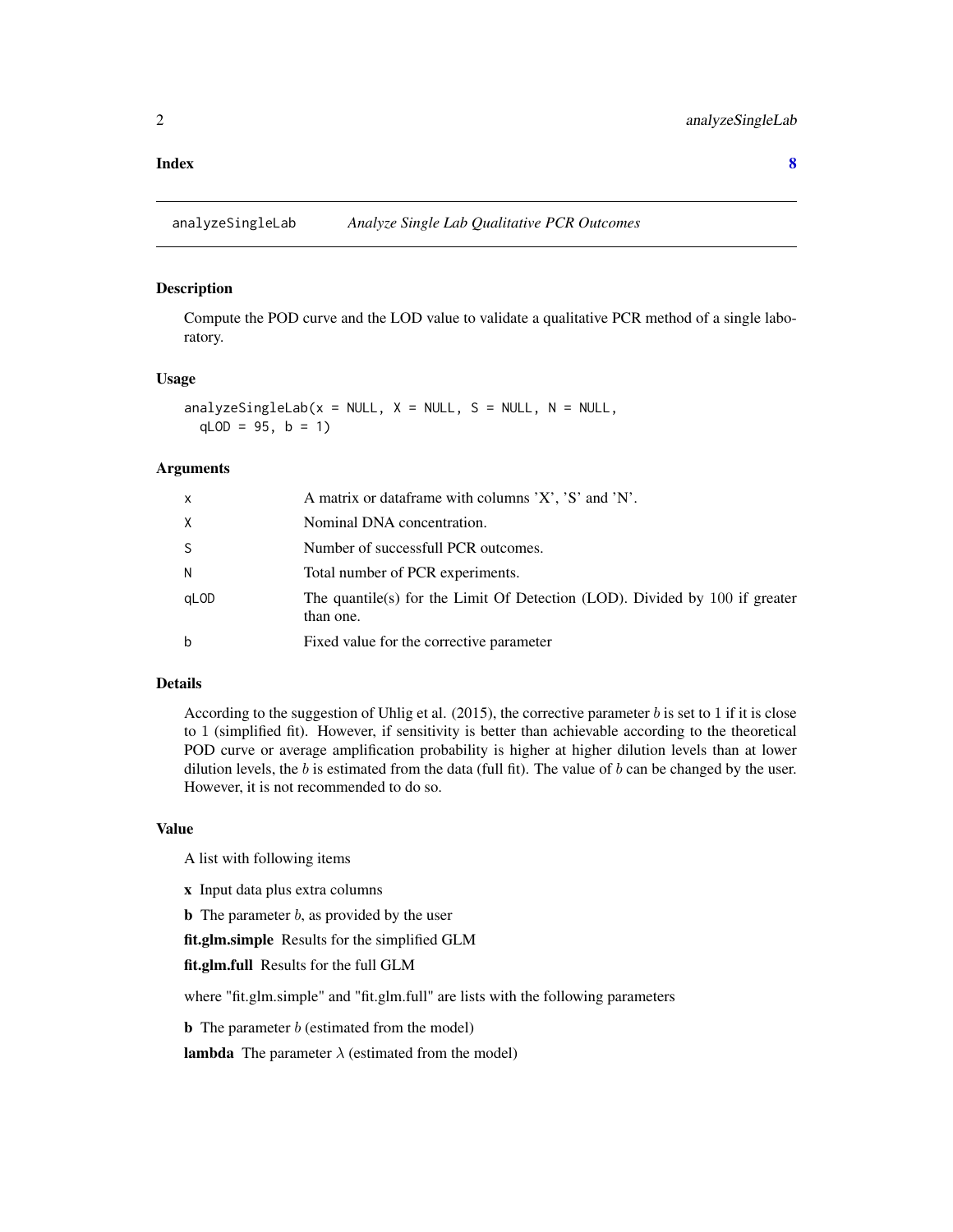<span id="page-2-0"></span>model The generalized linear model (GLM) fit to the data

lod A named vector of LOD values

lodci The 95% confidence interval of the LOD

warn A character vector containing warnings that appeared during GLM fit

#### References

Uhlig et al. Accred Qual Assur (2015) 20: 75. https://doi.org/10.1007/s00769-015-1112-9

#### Examples

```
x \leftarrow \text{cbind}X=c(0.1,1,2,5,10,20),
S=c( 0,5,6,6,6,6 ),
N=c( 6,6,6,6,6,6 )
\lambdaobj <- analyzeSingleLab(x=x)
```
computePOD *Compute the Probability Of Detection (POD)*

#### Description

Compute the Probability Of Detection (POD) in qualitative PCR experiments carried out by a single laboratory.

#### Usage

computePOD $(x, \text{lambda} = 1, \text{b} = 1)$ 

#### Arguments

| x      | Nominal DNA concentrations (numeric vector)             |
|--------|---------------------------------------------------------|
| lambda | The fraction of detected DNA fragments (numeric scalar) |
| b      | correction parameter (numeric scalar)                   |

#### Value

The POD function as described in Uhlig et al., 2015

#### References

Uhlig et al. Accred Qual Assur (2015) 20: 75. https://doi.org/10.1007/s00769-015-1112-9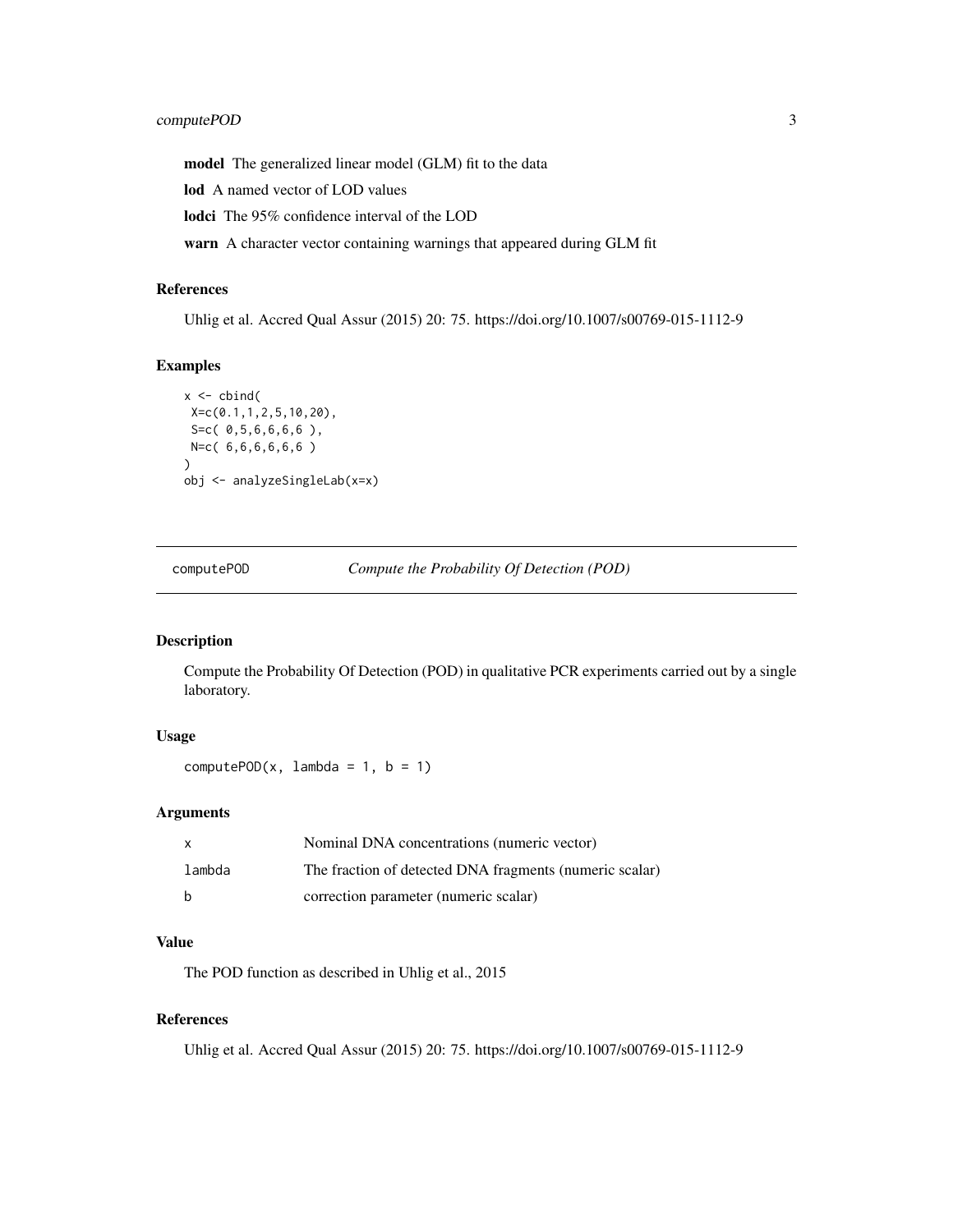#### Examples

```
# the optimal POD
computePOD(exp(seq(1, 10, 1)), 1, 1)
# some other POD
computePOD(exp(seq(1, 10, 1)), 0.5, 1.29)
```
#### foreign *Support Other Platforms*

#### Description

Export formatted data or code for use by other platforms

#### Usage

```
exportQuodata(obj)
```
exportSAS(obj)

exportExcelMacro(dest)

#### Arguments

| obi  | A list returned by analyze SingleLab. |
|------|---------------------------------------|
| dest | The path to write the excel macro to. |

#### Details

The output of exportQuodata can be used on the QuoData website ([http://quodata.de/content/](http://quodata.de/content/validation-qualitative-pcr-methods-single-laboratory) [validation-qualitative-pcr-methods-single-laboratory](http://quodata.de/content/validation-qualitative-pcr-methods-single-laboratory)). Function exportExcelMacro() creates an Excel macro in the specified directory. Existing files will not be overwritten!

#### Value

Nothing is returned by exportQuodata() and exportSAS(). Function exportExcelMacro() returns a boolean, FALSE if a file with name 'pod.xlsm' already exists, TRUE otherwise.

#### Examples

```
x \leftarrow \text{cbind}(X=c( 0.1,1,2,5,10,20 ),
 S=c( 0,5,6,6,6,6 ),
N=c( 6,6,6,6,6,6 )
\lambdaobj <- analyzeSingleLab(x=x)
exportQuodata(obj)
```
<span id="page-3-0"></span>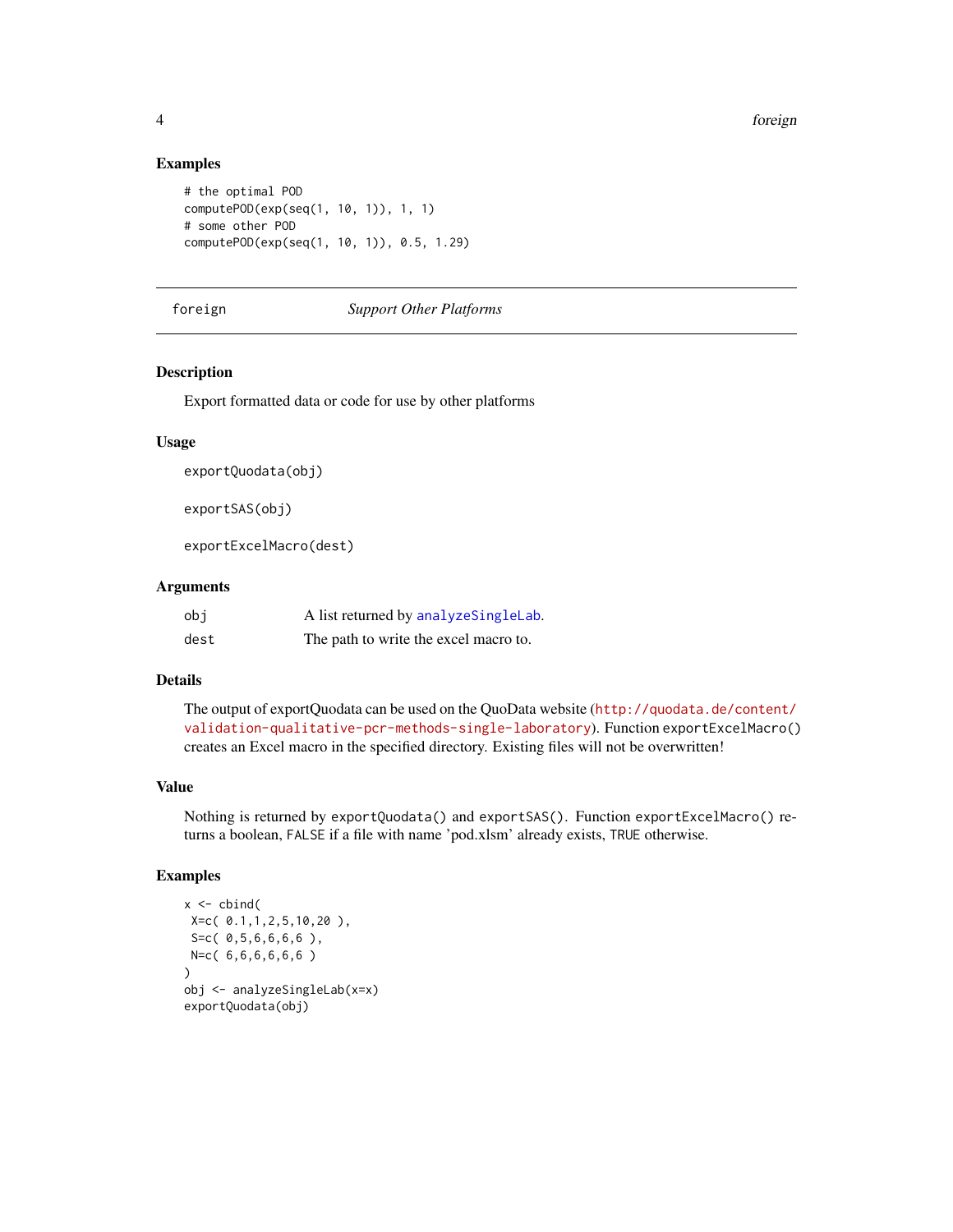<span id="page-4-0"></span>

#### Description

Show POD curve and LOD value to validate qualitative PCR methods of a single laboratory.

#### Usage

```
plotPOD(obj, model = c("auto", "simple", "full"), qLOD = 95,
  show.ci = TRUE, show.warnings = FALSE)
```
#### Arguments

| obi           | A list returned by analyze SingleLab.                                                     |
|---------------|-------------------------------------------------------------------------------------------|
| model         | Simple or full model                                                                      |
| aLOD          | The quantile(s) for LOD to be shown in the plot. Multiplied by $100$ if less than<br>one. |
| show.ci       | Show the confidence interval of the LOD in the plot.                                      |
| show.warnings | Show the warning regarding significant deviation from 1 in the plot.                      |

#### Details

The graph generated by this function gives the laboratory-specific rates of detection (RODs) as blue diamonds. The blue curve denotes the mean POD curve along with the corresponding 95% confidence range highlighted as the grey band. The POD curve under ideal conditions is displayed as the black dashed curve.

If model is set to "auto", a plausiblity test is applied to determine if the POD curve bases on the simplified or on full parameter estimation. If the corrective parameter determined from the full model significantly differs from 1, a message is shown in the plot. Testing for significant deviation is currently done by checking the condition  $1 - b > 0.2$ . The threshould 0.2 has been determined empirically to agree with the original webtool and might be changed in future versions of the package.

Three cases can be distinguished. First, the value for the slope parameter b is significantly less than 1. This means the average amplification probability is higher at higher dilution levels than at lower dilution levels. Such a situation can be related to: inhibitory matrix effects, a large variability in the amplification process from the one test to another under repeatability conditions, or accidental problems causing false positives if the number of copies of the target DNA sequence is less than 1. Second, the calculated POD curve indicates sensitivity better than achievable according to the theoretical POD curve. Third, the number of positive test results is significantly higher than expected at nominal copies of nominal DNA concentrations in  $[0.5, 1.5]$ . In this case check the correctness of the serial dilution.

Another warning appears if the LOD of interest exceeds the highest number of considered nominal copies.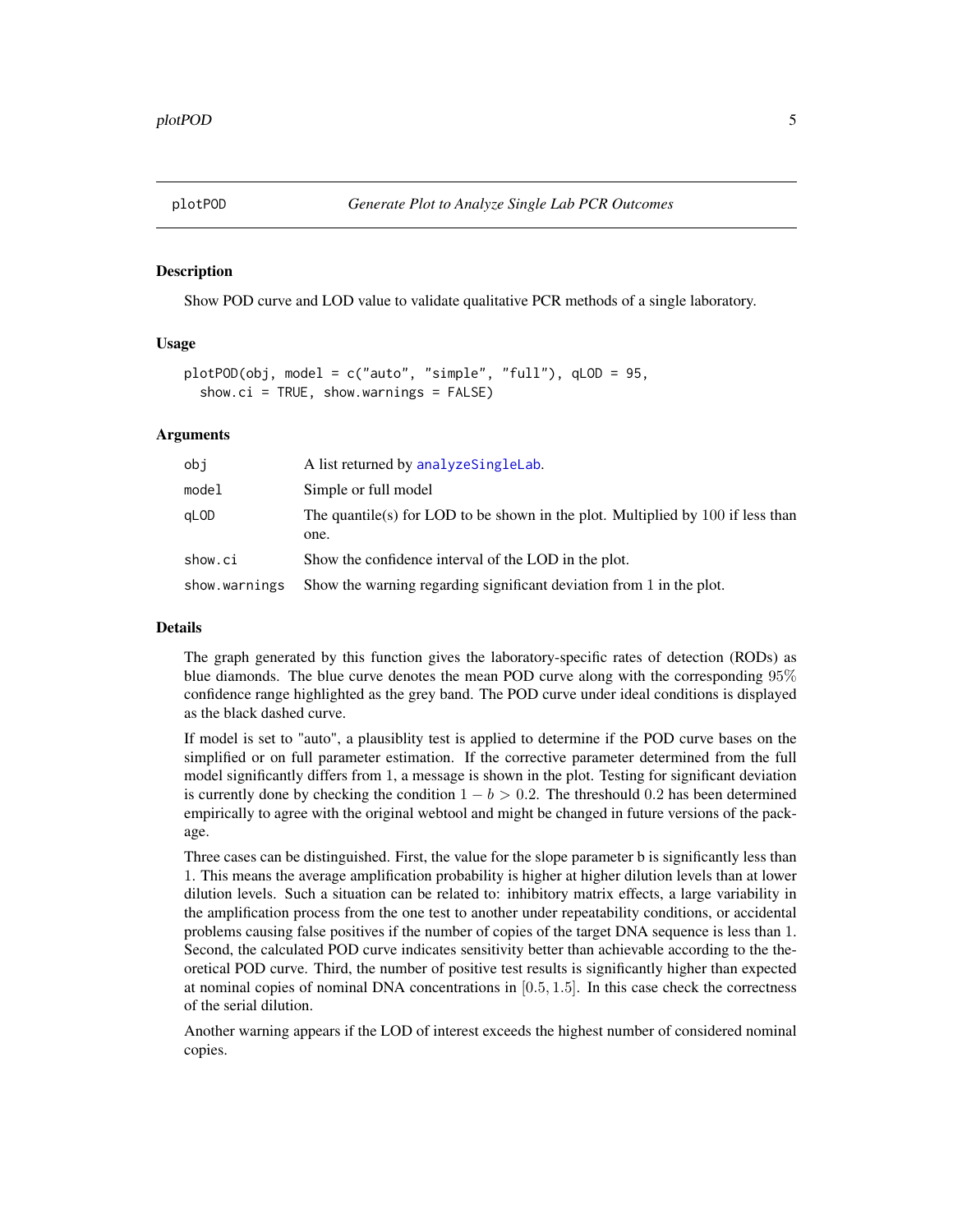#### <span id="page-5-0"></span>Value

The passed list 'obj' is returned invisibly.

#### Examples

```
x \leftarrow \text{cbind}(X=c(0.1,1,2,5,10,20),
S=c( 0,5,6,6,6,6 ),
N=c( 6,6,6,6,6,6 )
)
obj <- analyzeSingleLab(x=x)
plotPOD(obj)
```
#### print.pod *Summary of POD objects*

#### Description

Generate nicely formatted output of the POD object

#### Usage

## S3 method for class 'pod'  $print(x, \ldots)$ 

#### Arguments

|                         | An object of class 'pod'             |
|-------------------------|--------------------------------------|
| $\cdot$ $\cdot$ $\cdot$ | Other parameters, not supported yet. |

#### Value

Nothing is returned.

#### Examples

```
x \leftarrow \text{cbind}(X=c( 0.1,1,2,5,10,20 ),
 S=c( 0,5,6,6,6,6 ),
N=c( 6,6,6,6,6,6 )
\lambdaobj <- analyzeSingleLab(x=x)
print(obj)
obj <- analyzeSingleLab(x=x, qLOD=c(50, 70, 95))
print(obj)
```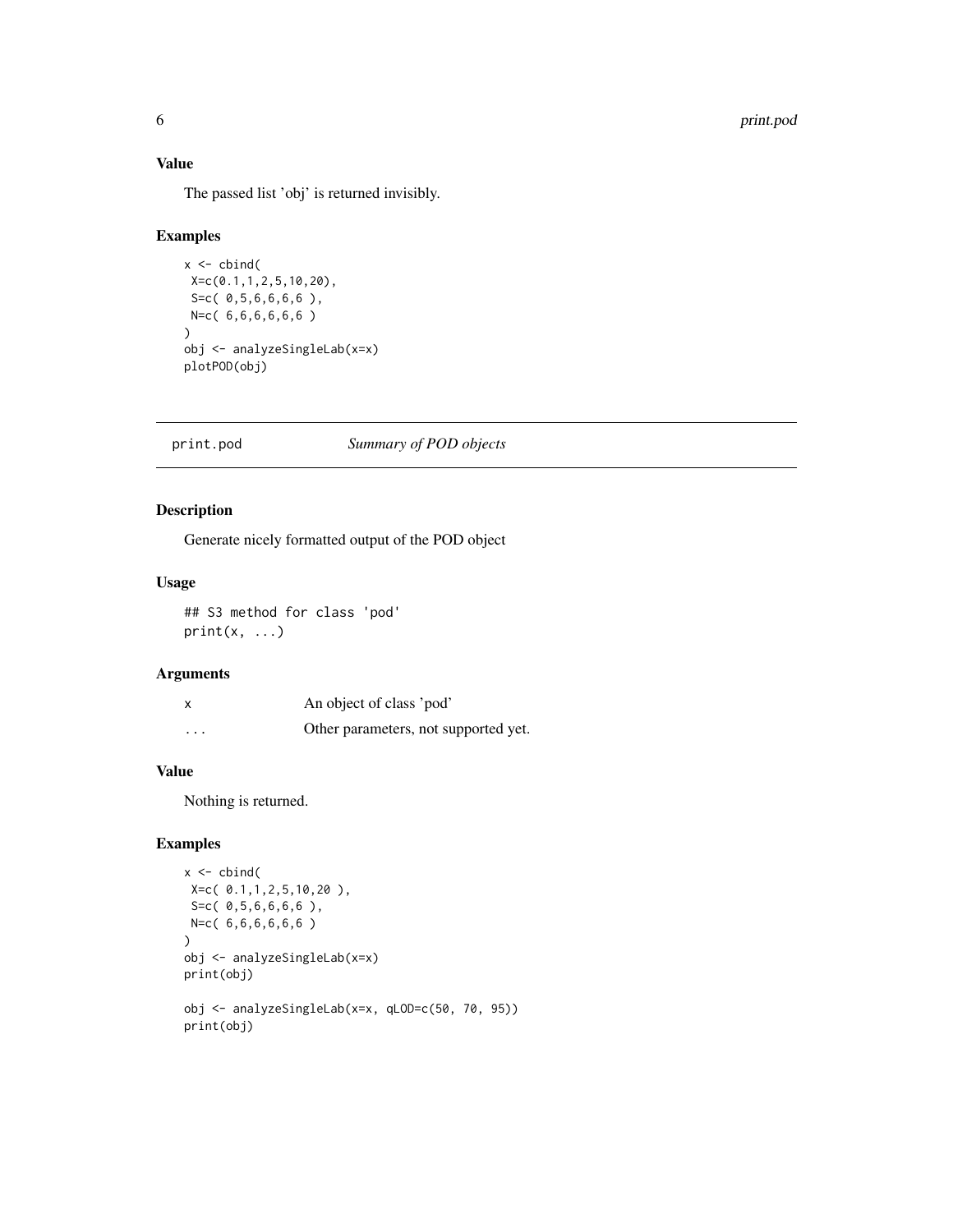<span id="page-6-0"></span>

#### Description

Some data to test the functionality of the package

#### Usage

```
grohmann2015collaborative(lab = NULL)
```

```
sas.logistic()
```
#### **Arguments**

lab A numeric vector indicating from which laboratory the data should be taken.

#### Value

If a lab is not NULL, a data.frame with three columns  $(X', 'S', 'N')$  is returned. If lab is NULL, these three columns are supplemented by a fourth column indicating the laboratory.

Data grohmann2015collaborative was generated by Grohmann et al. (2015) and has been used as exemplary data by Uhlig et al. (2015) to assess performance of their statistical approach to validate PCR results. Data sas.logistic was taken from the part of the SAS manual dealing with logistic regression ([https://support.sas.com/documentation/onlinedoc/stat/ex\\_code/132/](https://support.sas.com/documentation/onlinedoc/stat/ex_code/132/logiex14.html) [logiex14.html](https://support.sas.com/documentation/onlinedoc/stat/ex_code/132/logiex14.html)).

#### References

Grohmann et al. Accred Qual Assur (2015) 20: 85. https://doi.org/10.1007/s00769-015-1108-5 Uhlig et al. Accred Qual Assur (2015) 20: 75. https://doi.org/10.1007/s00769-015-1112-9

#### Examples

```
x.all <- grohmann2015collaborative()
x.5 <- grohmann2015collaborative(5)
sas <- sas.logistic()
```